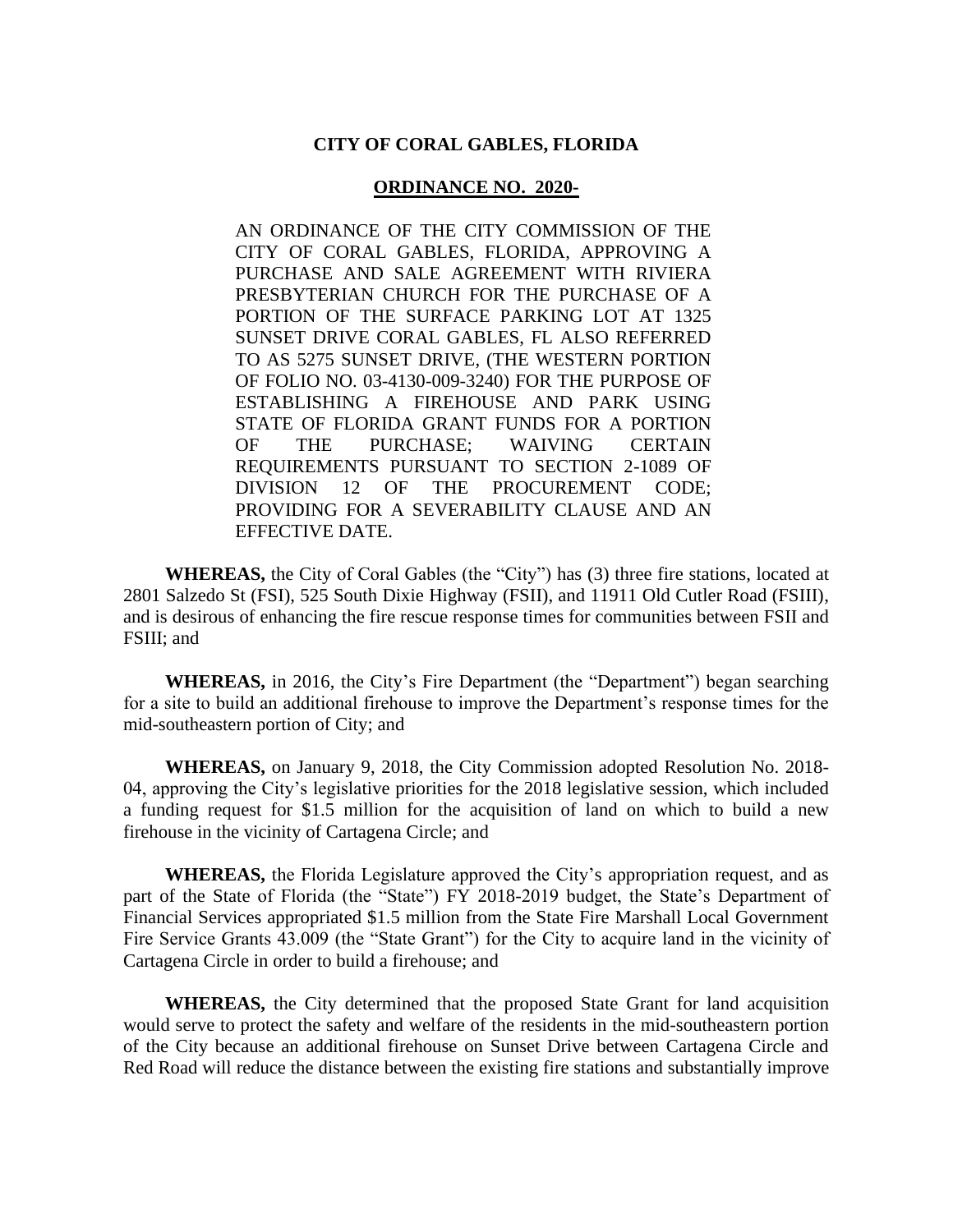the Department's response time to communities such as Cocoplum, Gables Estates, and Hammock Lakes, as well as portions of the University of Miami; and

**WHEREAS,** in mid-2018, the City identified a property for acquisition on Cartagena Circle for establishing a firehouse and park, but on November 13, 2018, the Resolution approving the Purchase and Sale Agreement for the acquisition of that property failed to acquire the necessary  $4/5<sup>th</sup>$  vote from the City Commission; and

**WHEREAS,** since November 2018, the Department and City Staff have continued to evaluate possible sites on which to build a firehouse and park where the State Grant funds could be used to cover the majority of the purchase price; and

**WHEREAS,** in June 2019, the City identified a possible site, consisting of a portion of a surface parking at 1325 Sunset Drive, Coral Gables, FL also referred to as 5275 Sunset Drive, (the western portion of Folio No. 03-4130-009-3240), legally described in **Exhibit A** (the "Property"), owned by Riviera Presbyterian Church (the "Seller") which met the stipulations of the State Grant; and

**WHEREAS,** in July of 2019**,** in accordance with Chapter 2, Article VIII, Division 12 of the City Code titled "Purchase, Sale, and Lease of Public Property," the City obtained an appraisal from MAI certified appraiser for the Property; and

**WHEREAS,** on December 17, 2019, the Seller obtained a subsequent appraisal from MAI certified appraiser for the Property; and

**WHEREAS,** the Property is currently tax exempt because Chapter 196, Florida Statutes, provides property tax exemption(s) to eligible, religious, not-for-profit organizations that own and operate real estate and/or tangible business property, and as such, the purchase of the Property will not result in a loss of existing tax revenue to the City; and

**WHEREAS**, on January 15, 2020, the Purchaser submitted the Purchase and Sale Agreement (the "PSA") to the Seller for an "As-Is" purchase of the Property; and

**WHEREAS**, in accordance with the State Grant guidelines, the City submitted the proposed PSA to the State for approval prior to the February 1, 2020 State deadline; and

**WHEREAS,** the \$1,500,000 in State grant funds will off-set 75 percent of the purchase price; and

**WHEREAS,** City staff recommends that the City Commission waive certain requirements in Division 12 of the Procurement Code to meet the State Grant deadline for acquiring the Property; and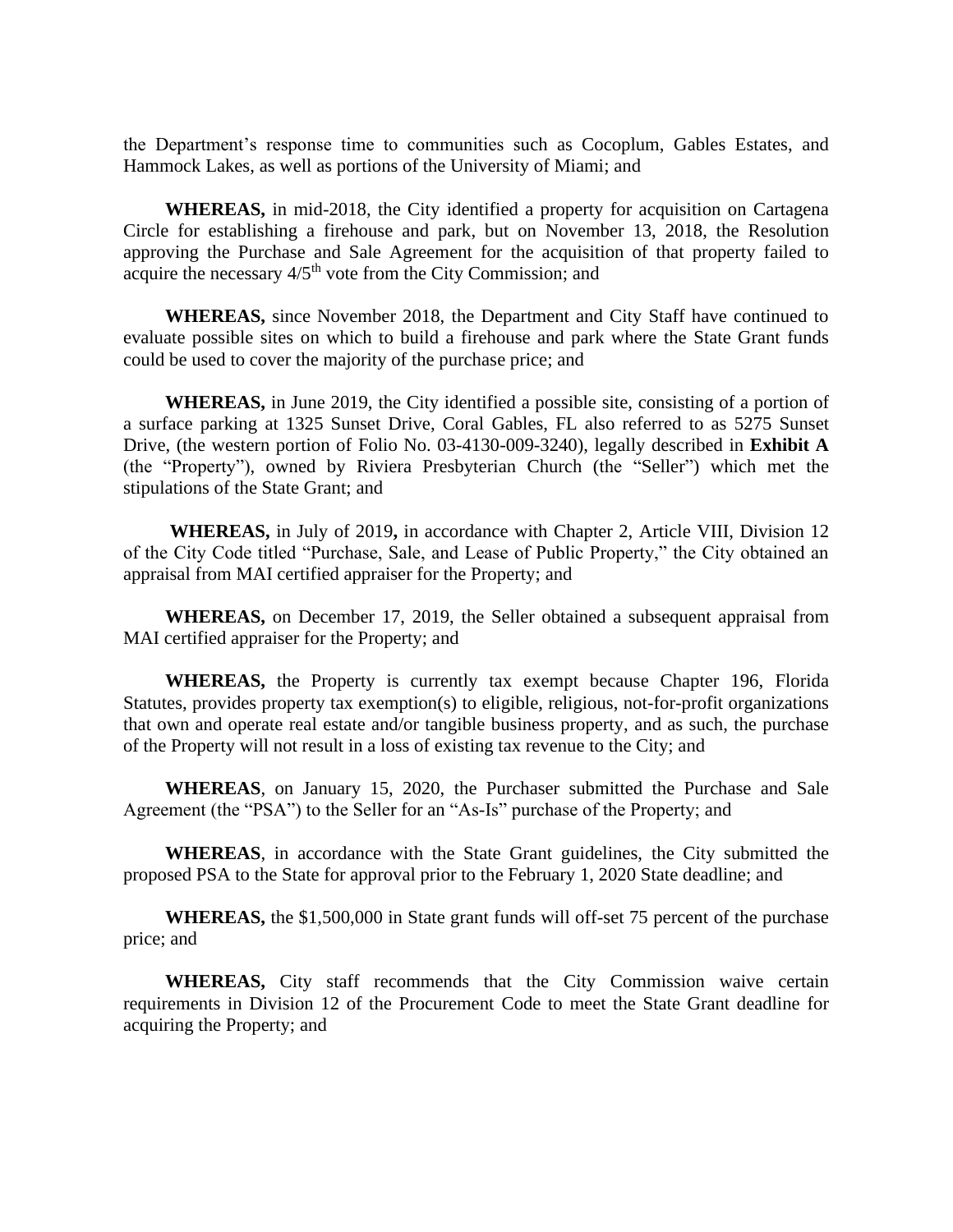**WHEREAS,** pursuant to Section 2-1089 of the City Code, the City Commission, upon a four-fifths vote, has the authority to waive any provision of Chapter 2, Article VIII where it finds such a waiver to be necessary in order to proceed with a purchase, sale, or lease which is in the best interest of the City, and where such waiver would serve the public interest to the extent that any provision of this section was not complied with, the City Commission waives said provision in the best interest of the City; and

**WHEREAS,** the Commission has been presented with the proposed PSA for its consideration and approval; and

**WHEREAS,** pursuant to Section 2-1097 of the City Code, this Ordinance requires a four-fifths vote because the purchase exceeds \$1,000,000.00; and

**WHEREAS**, the City Commission finds that the purchase of the portion of a surface parking at 1325 Sunset Drive, Coral Gables, FL also referred to as 5275 Sunset Drive, (the western portion of Folio No. 03-4130-009-3240) serves the public interest and that it is in the best interest of the City to authorize the City Attorney and City Manager to execute the PSA.

### **NOW THEREFORE, BE IT ORDAINED BY THE COMMISSION OF THE CITY OF CORAL GABLES, FLORIDA:**

**SECTION 1.** That the foregoing "Whereas" clauses are here hereby ratified and confirmed as being true and correct and are hereby made a specific part of this Ordinance upon the adoption hereof.

**SECTION 2.** That the Purchase and Sale Agreement is hereby approved subject to any modifications that may be approved by the City Manager and the City Attorney to carry out the City Commission's intention.

**SECTION 3.** That the City Commission approves the Purchase and Sale Agreement with Riviera Presbyterian Church for the purchase of a portion of a surface parking at 1325 Sunset Drive, Coral, Gables, FL also referred to as 5275 Sunset Drive, (the western portion of Folio No. 03-4130-009-3240) for the purpose of building and establishing a firehouse and park, contingent upon the use of \$1.5 million State of Florida grant funds for a portion of the purchase, and on the Seller obtaining approval from the Presbytery of Tropical Florida for the purchase.

**SECTION 4.** The City will negotiate specific improvements to be completed in the remaining parking lot and an amendment to the Seller's existing Parking Lot Management Agreement.

**SECTION 5.** If any section, part of section, paragraph, clause, phrase or word of this Ordinance is declared invalid, the remaining provisions of this Ordinance shall not be affected.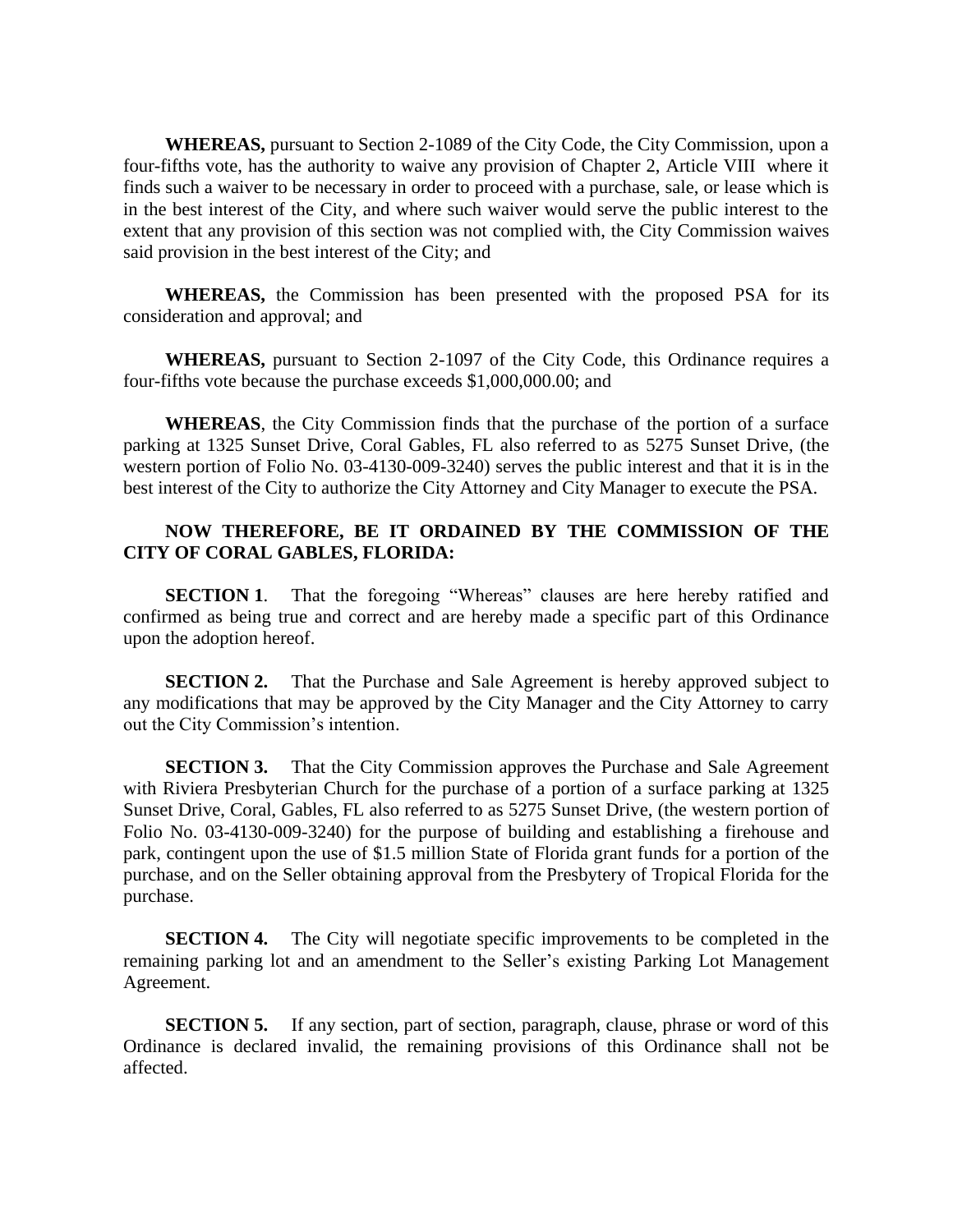**SECTION 6.** That this Ordinance shall become effective upon the date of its passage and adoption herein.

PASSED AND ADOPTED THIS TWENTY-SEVENTH DAY OF AUGUST, A.D.,

2019.

(Moved: / Seconded: )  $(Yeas: / Nays: )$  (Vote: ) (Agenda Item: )

APPROVED:

RAUL VALDES-FAULI MAYOR

ATTEST:

BILLY Y. URQUIA CITY CLERK

AND LEGAL SUFFICIENCY

APPROVED AS TO FORM

MIRIAM SOLER RAMOS CITY ATTORNEY